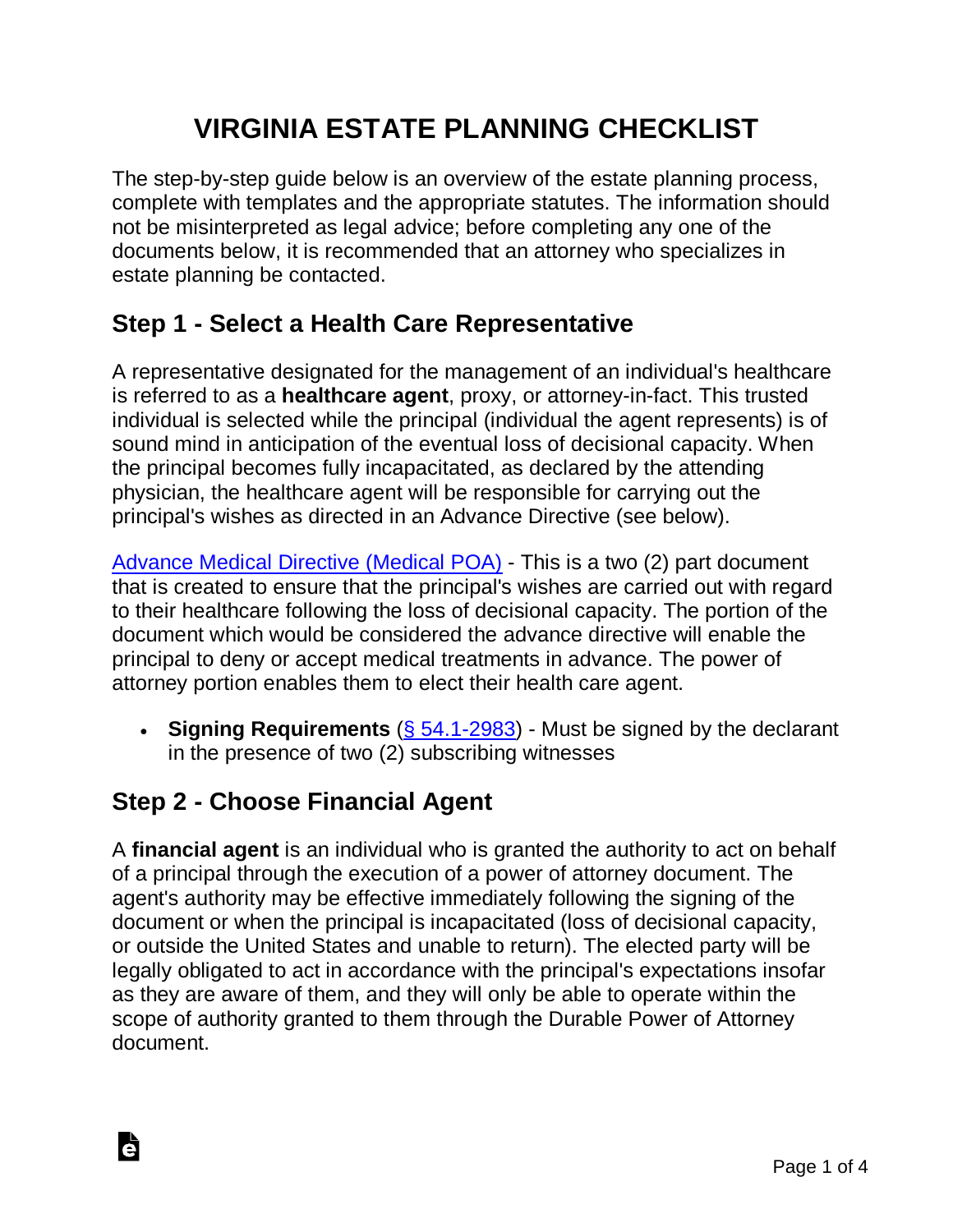[Durable \(Financial\) Power of Attorney](https://eforms.com/power-of-attorney/va/virginia-durable-power-of-attorney/) - This power of attorney form is specifically used to elect a financial agent to operate on behalf of the principal with regard to the management of finances. "Durable" is a term that indicates that the power of attorney is effective even when the principal becomes incapacitated.

• **Signing Requirements** [\(VA Code § 64.2-1603 \(2017\)\)](https://law.lis.virginia.gov/vacode/title64.2/chapter16/section64.2-1603/) - Must be signed by the principal or a representative thereof and the signature must be acknowledged before a notary public or other individual authorized to take acknowledgments.

#### **Financial Powers Commonly Overseen by Agent**:

- Banking;
- Safe Deposit Box;
- Lending or Borrowing;
- Government Benefits;
- Retirement Plan:
- Taxes;
- Insurance;
- Real Estate;
- Personal Property;
- Power to Manage Property;
- Gifts;

Ġ

• Legal Advice and Proceedings

#### **Step 3 - List All Assets**

The listing of all assets, property, liabilities, and company ownership is a prudent preliminary step to take prior to completing an official estate planning document such as a Living Trust or Last Will and Testament. This provides the estate owner with a comprehensive and clear overview of what they have to pass on to their beneficiaries, and of what tasks the trustee or executor will have to accomplish following their death. The [Current Assets List](https://eforms.com/estate-planning/current-assets-list/) can be employed to complete this task.

#### **Step 4 - Select Beneficiaries**

Once the estate owner has a list of all current assets and property, they can name the individuals who will receive it once they pass on. Often this will be members of their immediate family but it is in the individual's rights to pass on their estate to any person, organization or entity they wish. Once named, the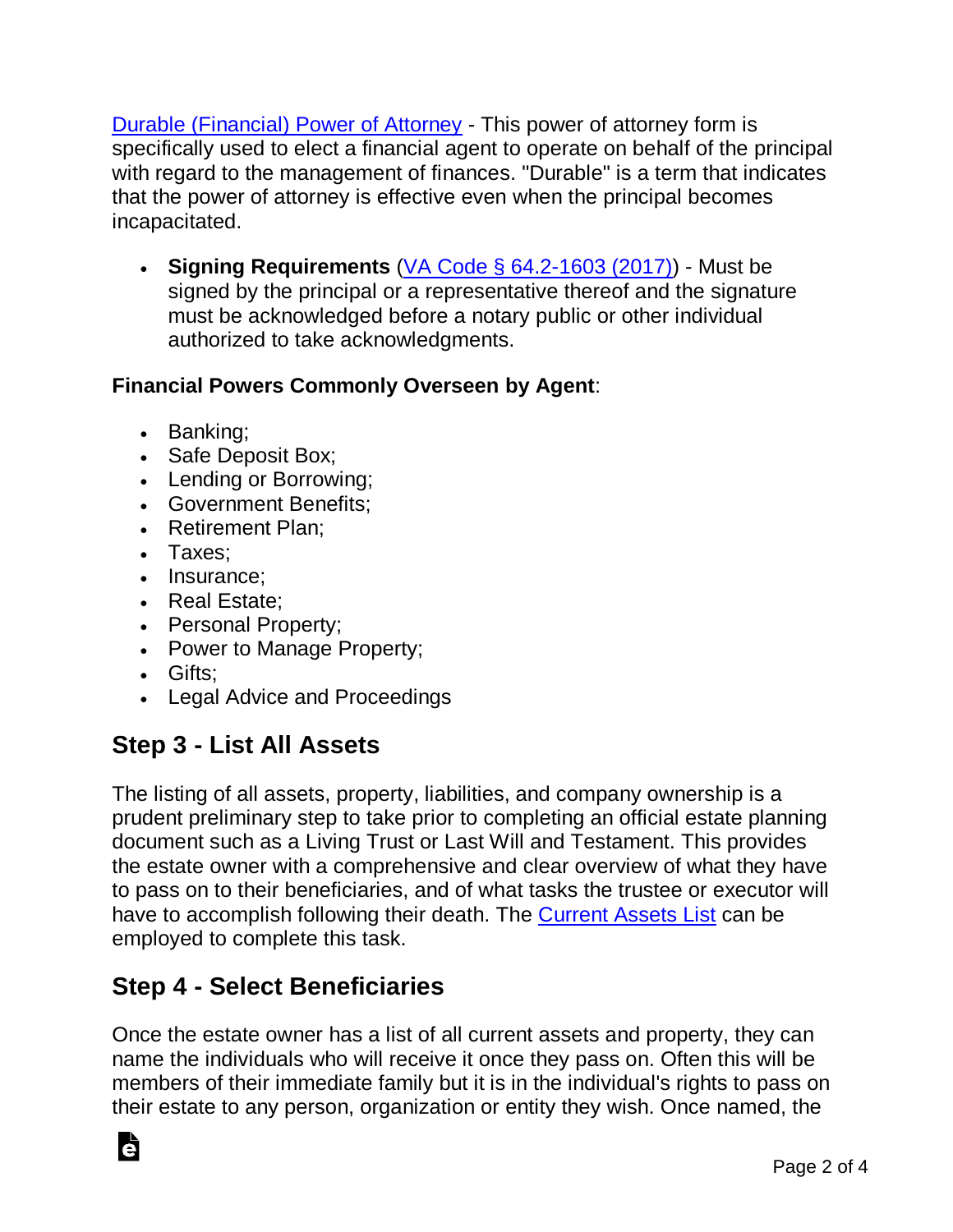estate owner may choose to alert the beneficiaries of their future inheritance to allow them to adequately prepare.

#### **Step 5 - Create Estate Planning Document**

There are two (2) estate planning documents that are generally used, the Last Will and Testament, and the Revocable Living Trust. Both have their benefits and downsides; however, both effectively pass on the estate owner's assets to the designated beneficiaries following their death. As mentioned above, it is advised that an attorney be consulted when drafting estate planning documents to ensure that they're legally viable and to guarantee nothing is left out.

[Last Will and Testament](https://eforms.com/wills/virginia-last-will-and-testament-template/) - The Will is the most commonly used document for relaying how one's estate should be divided. It can be completed with little-tono cost and considerably less direction from estate-planning experts. That said, once the testator dies (the estate owner), the document must pass through probate court, a process which can be lengthy and costly depending on the size of the estate and the clarity of the Will. In addition to defining beneficiaries, the Will often covers areas such as guardianship (if applicable), and the settling of debts.

• **Signing Requirements** [\(§ 64.2-403. Execution of wills\)](https://law.lis.virginia.gov/vacode/title64.2/chapter4/section64.2-403/) - A Last Will and Testament must be signed by the testator in the presence of two (2) disinterested and competent witnesses.

[Revocable Living Trust](https://eforms.com/living-trust/va/virginia-revocable-living-trust-form/) - A Revocable Living Trust is an estate planning tool which can be altered and amended as circumstances change for the grantor (estate owner). The signing of the document enables the grantor to pass their assets into the Trust to be benefited from during their lifetime. The document also provides the grantor with the ability to choose a trustee and successor trustee to manage the entity before and after the grantor's death, and as one would expect, it names beneficiaries to receive the Trust's contents following the grantor's death. While the creation of a Trust is a more involved affair, the document is exempt from the probate process, allowing the beneficiaries to receive their inheritance in less time.

• **Signing Requirements** - While there are no statutes that specify the signing requirements for a settlor creating a Living Trust, it is recommended that the settlor sign and have their signature notarized.

Ġ